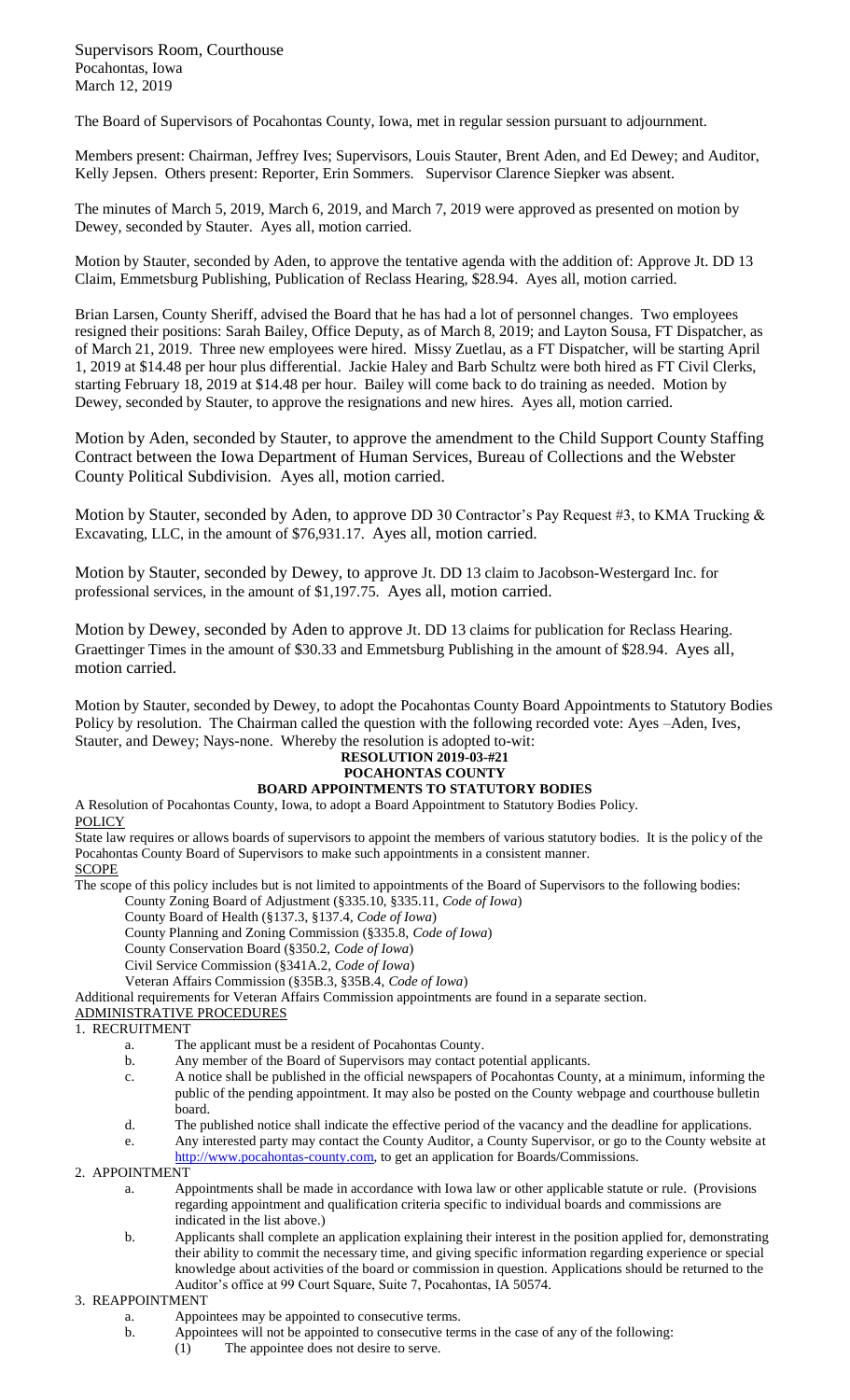- 
- (2) The appointee has frequent unexcused absences.<br>
(3) The Board of Supervisors chooses not to reappoi The Board of Supervisors chooses not to reappoint the appointee.

c. Board/commission members wishing to be reappointed must reapply each term. A former appointee will be given the same consideration for appointment as other applicants.

VETERAN AFFAIRS COMMISSION

- a. Applicants must be a Veteran as defined by the most current copy of §35.1 of the *Code of Iowa* and must provide documentation of their Veteran status (DD214, NGB 22, Retired ID Card, or applicable Department of Defense form).
- b. In response to or in anticipation of a vacancy on the Commission of Veteran Affairs, the Board of Supervisors shall notify veterans' service organizations from a list maintained by the Commission of Veteran Affairs.
- c. The notice provided to veterans' service organizations shall indicate the effective period of the vacancy and the deadline for applications.
- d. The notice to the veterans' service organizations shall request that each organization recommend two qualified individuals for each available vacancy.
- e. The notice to the veterans' service organizations shall include two blank application forms with the most current copy of §35B, §35.1, and §69.16A of the *Code of Iowa* attached. Special attention should be given §69.16A, for the Board of Supervisors shall comply with gender balance laws.

Motion by Dewey, seconded by Aden, to adopt the Pocahontas County Voting System Security Policy by resolution. The Chairman called the question with the following recorded vote: Ayes –Aden, Ives, Stauter, and Dewey; Nays-none. Whereby the resolution is adopted to-wit:

### **RESOLUTION 2019-03-#22 POCAHONTAS COUNTY VOTING SYSTEM SECURITY POLICY**

A Resolution of Pocahontas County, Iowa, to adopt a Voting System Security Policy.

- 1. Purpose: The purpose of this policy is to assure the voting system is secure by defining guidelines for the Auditor and staff. A written security policy is required due to the implementation of the Federal Help America Vote Act (HAVA), and corresponding amendments to the Iowa Administrative code. This policy is to include plans to protect election equipment and data from unauthorized access, document certain aspects of the election process, and describe methods to preserve the integrity of the election. Election misconduct in the first degree is a Class "D" felony under Iowa law.
- 2. Scope: This policy applies to the Auditor and the staff identified within this policy.
- 3. Access: Only the Auditor and Auditor's Office Staff will have access to the Voting Systems for producing the ballot layout, uploading and accepting election results, preparing election reports, and posting election results to the county website:
- 4. Computers: The election results' computer used in the commissioner's office will not be used for any other function except to compile and report election results. The computer will not be linked to any other computer unless the appropriate firewalls to the filter network traffic are used. Data transmissions over the internet will be encrypted and password protected. (Information posted to a website is not considered transmission of data over the internet.) The election results' computer is locked in the election room in the Auditor's office, with access limited to the Auditor and Auditor's Office Staff.
- 5. Password ID's: Every ID and password will be unique. Generic or shared user ID's are prohibited. IVOTERS passwords will be changed every 90 days.
- 6. Authority: The user's level of access shall be specifically required by the user's job. Administrator access is granted only to the Auditor.
- 7. Elections Security Agreement: Each employee who has access to the Voting Systems shall have on file a signed User Security Form (Appendix A). The Auditor or designee will keep these forms on file.
- 8. The Voting Equipment: Only the Auditor, Auditor's Staff, Custodial Staff, and the Vendor's Election Equipment Representative will have access to the voting equipment, while housed in the equipment storage area.
- 9. Testing, Delivery and Election process plans: The voting equipment will be tested according the standards set by Iowa Code 721.22 for the testing of the Election Equipment. The public will be invited to view the testing. At no time during the public testing, will election staff leave the equipment unattended unless everyone is removed from the election room and the election room is securely locked.

After public testing, all machines will be locked and sealed by the Auditor staff. Other staff as assigned will be permitted in the election room for the purpose of delivering the equipment.

The sealed and locked voting equipment will be delivered to the precincts by at least two people from either the Auditor's Staff or Custodial Staff, or a combination of the two, to the various polling locations. The equipment will remain in the locked precincts until Election Day.

On Election Day, there shall be both registered Democrats and registered Republicans on the Election Board Panel at each polling place per the provisions of Section 49.15(2)(a) of the Code of Iowa. One of the Precinct Election Officials shall serve as Chairperson and be responsible for the equipment once received from the Auditor. The Chairperson shall verify the number of ballots received, the seal number on the ballot bag or container, and the seal number on each piece of election equipment. This verification shall be signed by the Chairperson on Election Day. This same verification takes place by the Auditor or designated staff when the ballots are returned once the polls have closed on Election Day. This verification record and receipt shall be maintained on file in the Auditor's office for the duration of election documentation as required by Iowa law. All seals are tamper-evident. All precinct election officials shall take an oath prior to the election.

Results will be returned via Courier, Precinct Election Officials, or county employees. The Courier may be assigned to one or more polling locations.

10. Ballot Security: Ballots for each election will be produced either by the county's vendor of choice and secured for storage until the Absentee Precinct is open and delivery to all precincts on Election Day:

Absentee ballots shall be tracked using IVOTERS, (Iowa's state voter registration and elections system managed by the Secretary of State). In person Absentee Voters must return their voted ballots to election personnel. All absentee ballots shall be verified using the IVOTERS system and then organized and stored in the locked vault or locked election room. Un-voted ballots shall be stored in the locked vault or locked election room in the Auditor's office. After the election, ballots shall remain sealed and secured, unless accessed for recount or contest, and until destroyed after the retention period provided for by law.

11. Precinct Polling Locations: Precinct Election Officials shall track all ballots by completing the ballot record and receipt. Ballots shall be initialed at the time of giving the ballot to the voter. Voters place their voted ballot into the ballot scanner, the ballot box, or by giving the ballot to an official (provisional). Oversight shall be provided by officials to prevent any ballot from improperly leaving the precinct. Officials shall seal voted and un-voted ballots in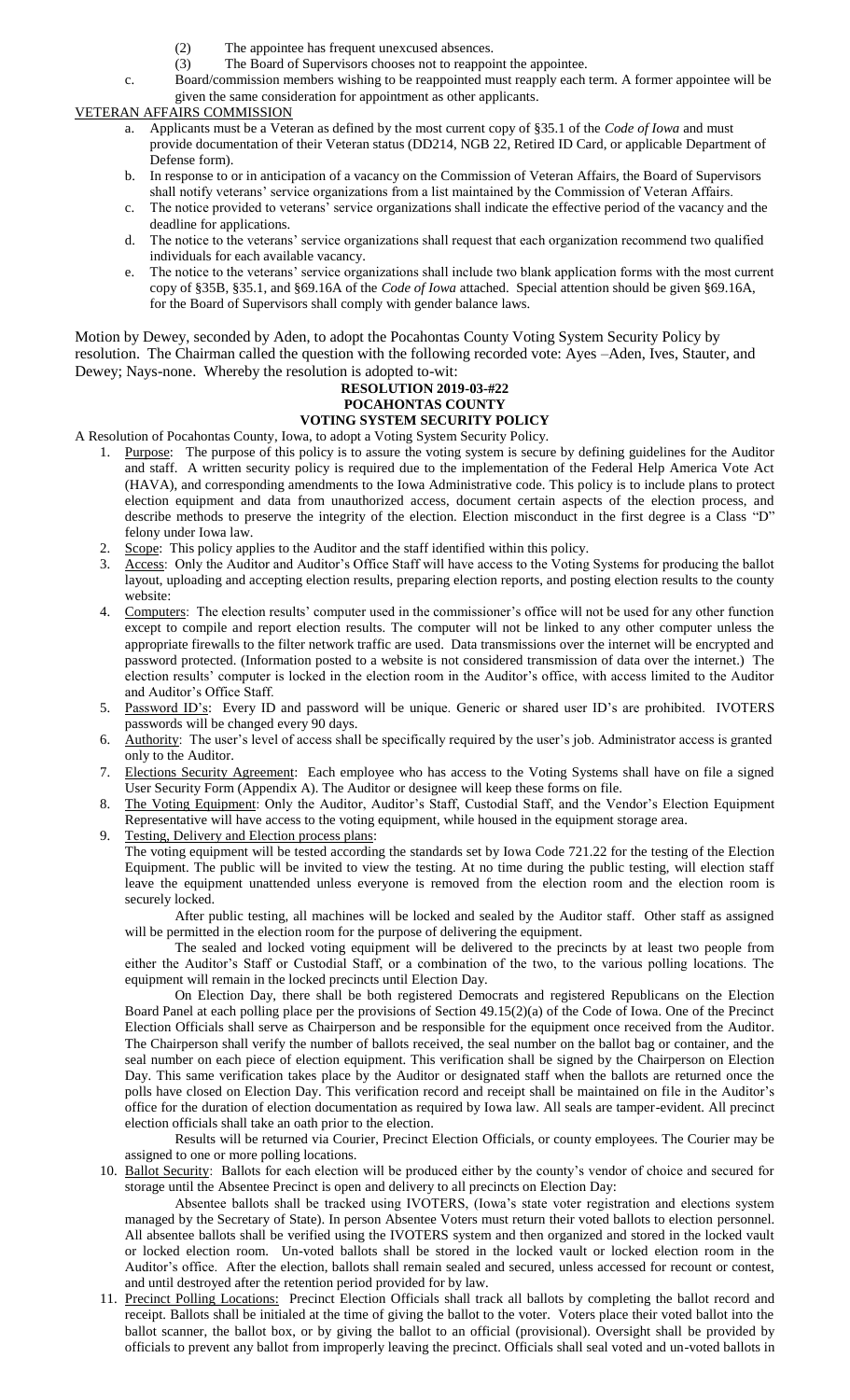a ballot bag and return them to election staff. Ballots shall remain sealed and secured unless accessed for recount or contest and until destroyed after the retention period provided for by law.

12. Health Care Facilities: Precinct Election Officials shall track all ballots by completing the ballot record and receipt. Ballots shall be processed as absentee ballots and sent with the Precinct Election Officials. Voters will place their voted ballot into a signed affidavit envelope and seal the envelope before giving the ballot back to the Precinct Election Official. Ballots are not counted at any health care facilities. Oversight shall be provided by officials to prevent any ballot from improperly leaving the voting area. Officials shall seal voted and un-voted ballots in containers and return them to election staff in the Auditor's Office. Un-voted ballots will be returned and processed in IVOTERS and stored. Voted ballots will be counted according to procedures established for the Absentee Ballot & Special Voter's Precinct.

#### 13. Evacuation:

If it is necessary to evacuate the polling place, the precinct election officials shall immediately attempt to notify the Auditor. They have two primary objectives:

- A. Keep people safe. The officials shall ascertain that all voters and other persons are safely out of the polling location or, directed to a safe area.
- B. Protect critical election documents and materials. After the safety of the voters and others has been secured, and if the Precinct Election Officials can, without threatening their own safety, they shall attempt to remove or secure the following in descending order of importance:
	- Ballot Tabulating Machine (scanner with flash drive)
		- Voted ballots
		- Un-voted ballots
		- Ballot Record & Receipt
		- Spoiled Ballot Envelope
		- Precinct Atlas Laptops and back up precinct election register (if used)
		- Declaration of Eligibility Papers
		- Ballot marking device

It was moved by Dewey, seconded by Aden, to acknowledge receipt of Manure Management Plan: (1) PI328 – ID# 65793 located in the NW NE, Section 20, Bellville Township with Prestage Farms of Iowa LLC as owner & Dennis Benning as contact person. Ayes all, motion carried.

Auditor Jepsen gave the Supervisors information to review for the next meeting.

The following claims were audited and allowed:

| A & M Laundry                        | Supplies               | 66.86    | 1              |
|--------------------------------------|------------------------|----------|----------------|
| Ability Network                      | Billing Services       | 640.60   | $\overline{c}$ |
| Access Systems                       | Data Processing        | 128.40   | $\mathbf{1}$   |
| ADG                                  | Repairs                | 7500.00  | $\mathbf{1}$   |
| Adv Systems                          | Copier Ex              | 49.00    | $\overline{c}$ |
| Adv Systems                          | Copier Contract        | 102.49   | 1              |
|                                      |                        |          | $\mathbf{1}$   |
| Sheila Akridge                       | Consultant             | 180.00   |                |
| Alliant Energy                       | Utilities              | 906.87   | 1              |
| C Archer                             | Con Board Mil/Emp Ex   | 40.00    | $\mathbf{1}$   |
| Arnold Motor                         | Parts                  | 277.56   | $\mathbf{1}$   |
| AT&T                                 | Telecom                | 48.63    | $\mathbf{1}$   |
| Client                               | Service                | 58.86    | 1              |
| S Bailey                             | Postage Reimbursement  | 61.45    | $\mathbf{1}$   |
| Bauer Built                          | Tires/Parts            | 942.85   | $\mathbf{1}$   |
| Kaila R Beavers                      | Mileage                | 215.72   | $\mathbf{1}$   |
| BV Co Journal                        | BOS Minutes            | 789.82   | 1              |
| BV Co Journal                        | Semi Annual Report     | 152.27   | <sup>1</sup>   |
| Calhoun Co Sheriff                   | Serve Papers           | 31.00    | $\mathbf{1}$   |
| Cal Co ECA                           | Utilities              | 10.50    | <sup>1</sup>   |
| Calhoun-Burns                        | Bridge Rate/Inspect    | 880.30   | 1              |
| CID.                                 | Jail Cleaning Supplies | 655.20   | $\mathbf{1}$   |
| Century Link                         | Monthly Phone          | 288.31   | $\mathbf{1}$   |
| Century Link                         | Telecom                | 474.49   | -2             |
| CenturyLink                          | Viper 911 Upgrade      | 742.36   | 1              |
| Charm-Tex                            | Jail Supplies          | 43.90    | <sup>1</sup>   |
| Charm-Tex                            | Supplies               | 91.08    | <sup>1</sup>   |
| Cintas                               | Jail Medical           | 61.37    | $\mathbf{1}$   |
| Counsel                              |                        |          | $\overline{1}$ |
|                                      | engr. copies           | 43.47    | 1              |
| Counsel                              | Maintenance            | 20.00    |                |
| O Cressler                           | Mileage                | 44.69    | -1             |
| B Dahl                               | Mileage                | 173.64   | $\overline{1}$ |
| LSQ Funding                          | Software               | 157.00   | $\mathbf{1}$   |
| Dollar Gen                           | Jail Supplies          | 36.90    | 1              |
| Dollar Gen                           | Supplies               | 53.85    | $\mathbf{1}$   |
| Doolittle Oil                        | Supplies               | 55.69    | 1              |
| Judy K Essing                        | Mileage & Meals        | 69.59    | 1              |
| Farm & Home                          | bearing                | 31.90    | 1              |
| Farm & Home                          | electrical             | 50.97    | 1              |
| Farm & Home                          | freight                | 12.90    | 1              |
| Farm & Home                          | furnace filters        | 11.37    | <sup>1</sup>   |
| Farm & Home                          | screws                 | 2.76     | 1              |
| Farm & Home                          | soap                   | 18.99    | -1             |
| Farm & Home                          | Maint Supplies         | 24.05    | $\mathbf{1}$   |
| Farm & Home                          | Supplies               | 290.74   | $\mathbf{1}$   |
| Farm & Home                          | Uniform                | 105.99   | 1              |
| D Ferguson                           | Mileage                | 193.15   | 1              |
| Fire Proof Plus                      | Inspection             | 1079.50  | 1              |
| City-Fonda                           | Utilities              | 281.97   | 1              |
| Force America                        | Parts                  | 47.58    | 1              |
| GGA-PC Goldberg Group Architec Maint |                        | 2250.00  | $\overline{1}$ |
| Gilmore City                         | Utilities              | 265.62   | 1              |
| Graves Constr                        | Constr Repairs         | 25695.54 | $\mathbf 1$    |
|                                      |                        | 15.00    | $1\,$          |
| Gray Sanitation                      | garbage/Palmer         |          | $1\,$          |
| J Hammen                             | Meal                   | 8.66     | $\mathbf 1$    |
| City-Havelock                        | RUT/FTM Havelock       | 728.82   |                |
| Healthcare First c/o Wells Far       | Fee                    | 104.74   | $\mathbf 1$    |
| Hoffman Filter                       | Disposal Ser           | 55.00    | 1              |
| K Hoffman                            | Mileage                | 18.53    | $\mathbf 1$    |
| Hopkins Med Prod                     | Medical Supplies       | 76.85    | 1              |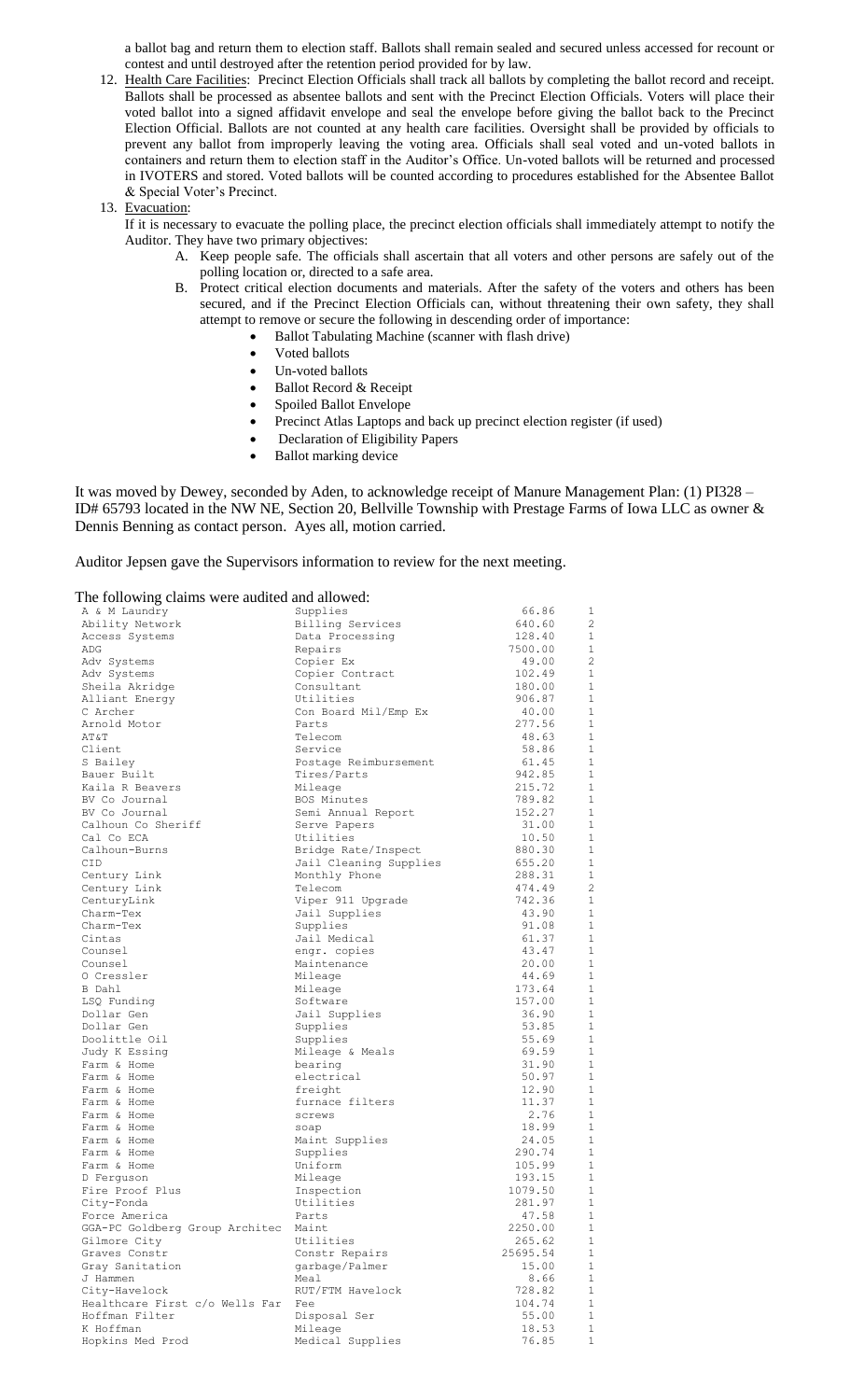| Hannah G Hubbell<br>Humboldt Motor Sales Inc | Mileage<br>mud flaps/DC          | 23.82<br>55.00     | 1<br>1                       |
|----------------------------------------------|----------------------------------|--------------------|------------------------------|
| HyVee AR                                     | Jail Meds                        | 53.99              | $\overline{c}$               |
| IState Truck<br>ICRA                         | Supplies<br>Over Payment         | 584.20<br>7.00     | 1<br>1                       |
| IA Nat Heritage                              | Membership                       | 300.00             | $\mathbf{1}$                 |
| IA Prison Ind<br>ISS & DA                    | Signs<br>Dues                    | 612.20<br>425.00   | $\mathbf{1}$<br>1            |
| ISS & DA                                     | Training                         | 250.00             | $\mathbf{1}$                 |
| ISU Ext                                      | Training                         | 39.47              | 1                            |
| Jack's Uniform<br>Jacks OK Tire              | Uniforms<br>Tires/Parts          | 220.14<br>1039.76  | $\mathbf{1}$<br>1            |
| R Jergens                                    | Mileage                          | 531.89             | $\overline{2}$               |
| Johnston Auto<br>M Klocke                    | Supplies<br>Mileage              | 1261.11<br>20.71   | 1<br>1                       |
| Brooke A Krips                               | Mileage                          | 400.47             | 1                            |
| L-Tron Corporation                           | Computer Equip                   | 329.00             | 1                            |
| L-Tron Corporation<br><b>B</b> Larsen        | Scanner<br>Transport             | 329.00<br>7.15     | 1<br>1                       |
| <b>B</b> Larsen                              | Transport Meals                  | 59.16              | $\mathbf{1}$                 |
| Laurens Municipal                            | utilities/Laurens<br>BOS Minutes | 264.33<br>1119.21  | 1<br>1                       |
| Laurens Sun<br>RELX INC DBA LexisNexis       | Legal Software                   | 101.97             | 1                            |
| Mail Servcs                                  | Printing & Mailing               | 240.39             | 1                            |
| Martin Marietta<br>Matt's Tire Ser           | rd stone<br>Tires/Repair         | 6305.21<br>740.00  | $\mathbf{1}$<br>1            |
| Mediacom                                     | Telecom                          | 216.90             | $\mathbf{1}$                 |
| St Med Exam                                  | Autopsy Serv                     | 4048.00            | 1                            |
| MidAmeri Energy<br>MidAmeri Energy           | elec G/C<br>rural Manson int lts | 52.83<br>28.32     | $\mathbf{1}$<br>$\mathbf{1}$ |
| MidAmeri Energy                              | Electricity                      | 56.06              | $\mathbf{1}$                 |
| MidAmeri Energy<br>Midwest Wheel             | Varina elec                      | 43.95<br>480.99    | 1<br>$\mathbf{1}$            |
| M Montag                                     | Supplies<br>Training & Meals     | 108.17             | $\mathbf{1}$                 |
| Next Gen Tech                                | Services                         | 166.50             | $\mathbf{1}$                 |
| N IA Telecom<br>NW Comm                      | Support Labor<br>Monthly Charges | 25.00<br>27.95     | 1<br>$\mathbf{1}$            |
| NW Comm                                      | Telecom                          | 2150.40            | 1                            |
| NW Comm                                      | Website                          | 224.55             | 1                            |
| R Nystrom<br>Office Elements                 | Mileage<br>Office Supplies       | 10.90<br>43.01     | 1<br>3                       |
| Office Elements                              | Supplies                         | 449.59             | 5                            |
| Office Systems                               | Maintenance<br>Telecom           | 42.42<br>314.92    | 1<br>1                       |
| Palmer Mutual Tel<br>City-Palmer             | utilities/Palmer                 | 91.25              | 1                            |
| City-Palmer                                  | RUT/FTM Palmer                   | 2170.74            | 1                            |
| C Peterson<br>Philips Lifeline               | Supplies<br>Lifeline             | 28.83<br>642.66    | -1<br>$\mathbf{1}$           |
| City-Plover                                  | RUT/FTM Plover                   | 1300.26            | 1                            |
| Po Co Recorder                               | Canoe Registration               | 135.20             | $\overline{1}$               |
| Po Co Solid Waste<br>City-Pocahontas         | Rural Waste<br>Utilities         | 9945.06<br>6270.73 | - 1<br>- 9                   |
| Poca Comm Hospital                           | Jail Food                        | 1547.00            | $\overline{1}$               |
| Poca Comm Hospital<br>Poca Equip             | Jail Meals<br>Snowblower Maint   | 2086.00<br>51.84   | $\mathbf{1}$<br>$\mathbf{1}$ |
| Poca Fiber                                   | Internet                         | 79.95              | $\overline{1}$               |
| Poca Fiber                                   | Telecommunications               | 1320.48            | 13                           |
| Poca Ford<br>Pro Co-Op                       | Service<br>diesel bulk/cardtrol  | 227.11<br>34063.22 | $\overline{1}$<br>- 1        |
| Pro Co-Op                                    | qas/bulk/cardtrol                | 2010.44            | $\mathbf{1}$                 |
| Pro Co-Op                                    | Fonda propane                    | 1116.05            | 1                            |
| Pro Co-Op<br>Pro Co-Op                       | Fuel<br>Havelock propane         | 5719.92<br>694.38  | $\mathbf{3}$<br>1            |
| Pro Co-Op                                    | Palmer propane                   | 921.63             | 1                            |
| Pro Co-Op<br>R & D Body Shop                 | Plover propane<br>Service        | 505.00<br>35.00    | 1<br>$\overline{1}$          |
| RAM Systems                                  | Software                         | 565.00             | 1                            |
| RDG Planning & Design                        | Fees                             | 366.66             | $\overline{1}$               |
| Rebnord Tech<br>Rebnord Tech                 | Data Services<br>Monthly Maint   | 1560.00<br>560.05  | -1<br>$\mathbf{1}$           |
| Record Dem                                   | Ad - Nurses                      | 49.00              | 1                            |
| Record Dem<br>Record Dem                     | BOS Minutes<br>Civil Clerk Ad    | 1104.07<br>98.00   | -1<br>1                      |
| Record Dem                                   | Letterhead                       | 136.65             | 1                            |
| Record Dem                                   | Publish Budget                   | 30.00              | 1                            |
| Rees Hydraulic<br>Rees Hydraulic             | labor<br>seal kit                | 288.00<br>104.43   | <sup>1</sup><br>1            |
| Rees Truck                                   | Parts                            | 228.30             | $\mathbf{1}$                 |
| B Reis                                       | Training                         | 20.00              | 1                            |
| S Richardson<br>Richardson's Serv            | Mileage<br>Service               | 72.54<br>119.00    | $\mathbf{1}$<br>1            |
| City-Rolfe                                   | Utilities                        | 607.39             | $\mathbf{1}$                 |
| Rubber Inc<br>K Scheidegger                  | Parts<br>Training                | 170.15<br>25.00    | 1<br>$\mathbf{1}$            |
| Schneider Corp                               | Beacon Ser                       | 12715.00           | 1                            |
| Genesis                                      | Services                         | 56.18              | 1                            |
| IA SOS<br>IA SOS                             | Notary<br>Notary Fee             | 30.00<br>60.00     | 1<br>$\overline{c}$          |
| IA SOS                                       | Notary Renewal                   | 30.00              | 1                            |
| Seiler App<br>Shield Tech                    | Unplugged Drain<br>Software      | 75.00<br>225.00    | <sup>1</sup><br>1            |
| Sioux Sales Co                               | Uniforms                         | 113.70             | $\mathbf{1}$                 |
| Solutions Inc                                | EndPoint Protection              | 23.99              | 1                            |
| Solutions Inc<br>Solutions Inc               | Subscription<br>Supplies         | 49.60<br>41.24     | <sup>1</sup><br>$\mathbf{1}$ |
| D Stall                                      | Mileage                          | 194.57             | $\mathbf{1}$                 |
| Staples                                      | Supplies                         | 56.76              | $\mathbf{1}$                 |
| Star Leasing<br>Beverly J Tiedeman           | Lease<br>Meals                   | 104.70<br>10.69    | $\overline{1}$<br>1          |
| Gretchen Tiedeman                            | Mileage                          | 195.81             | 1                            |
| Transit Works<br><b>USPS</b>                 | Supplies<br>PO Box Rent          | 580.00<br>76.00    | $1\,$<br>$\mathbf{1}$        |
| Vander Haag's Inc                            | exhaust elbows                   | 75.48              | $1\,$                        |
| City-Varina                                  | RUT/FTM Varina                   | 373.99             | $1\,$                        |